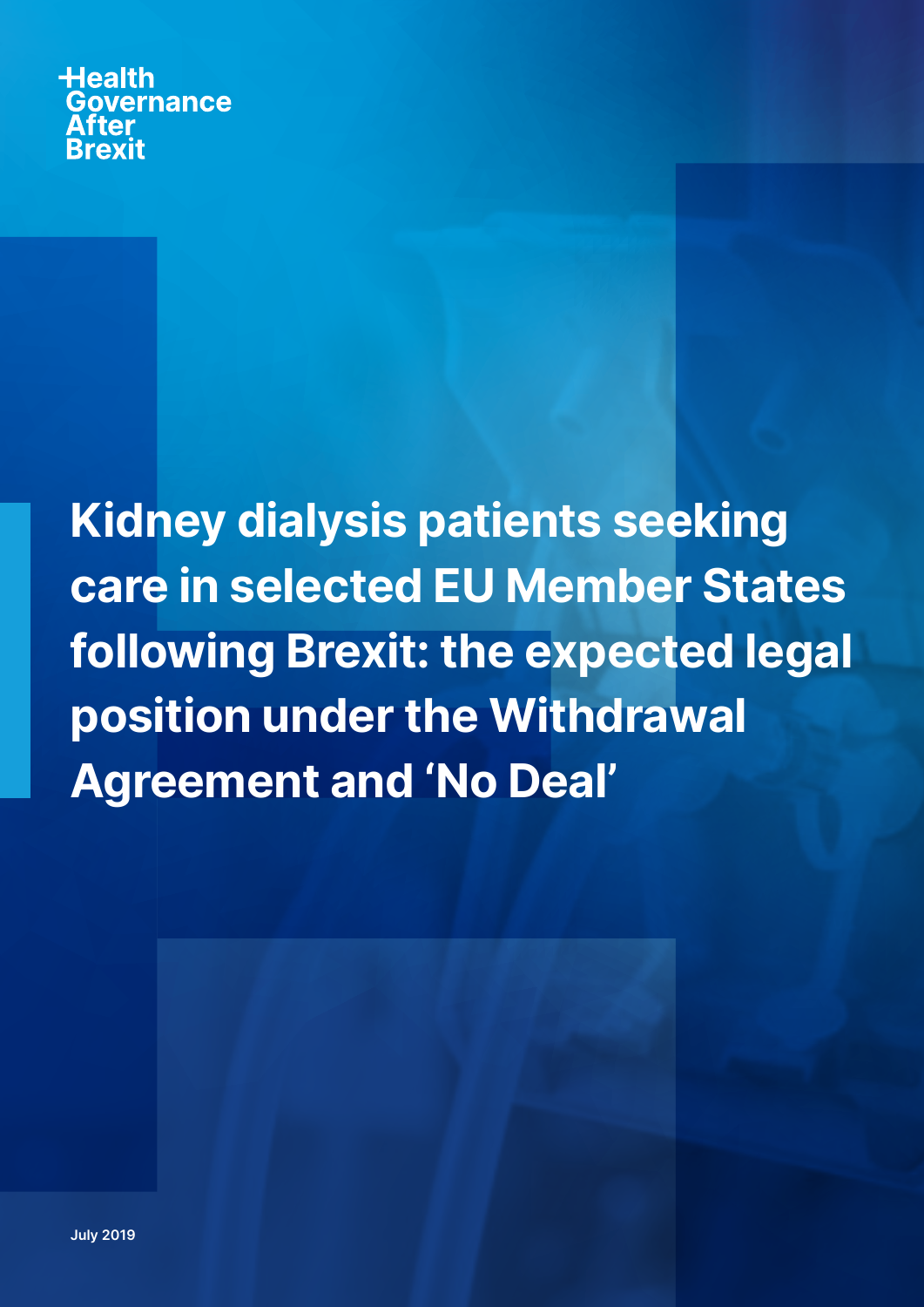

# Kidney dialysis patients seeking care in selected EU Member States following Brexit: the expected legal position under the Withdrawal Agreement and 'No Deal'

Health Governance after Brexit project team, University of Sheffield and Queen's University Belfast

Darcy Foster and Tamara Hervey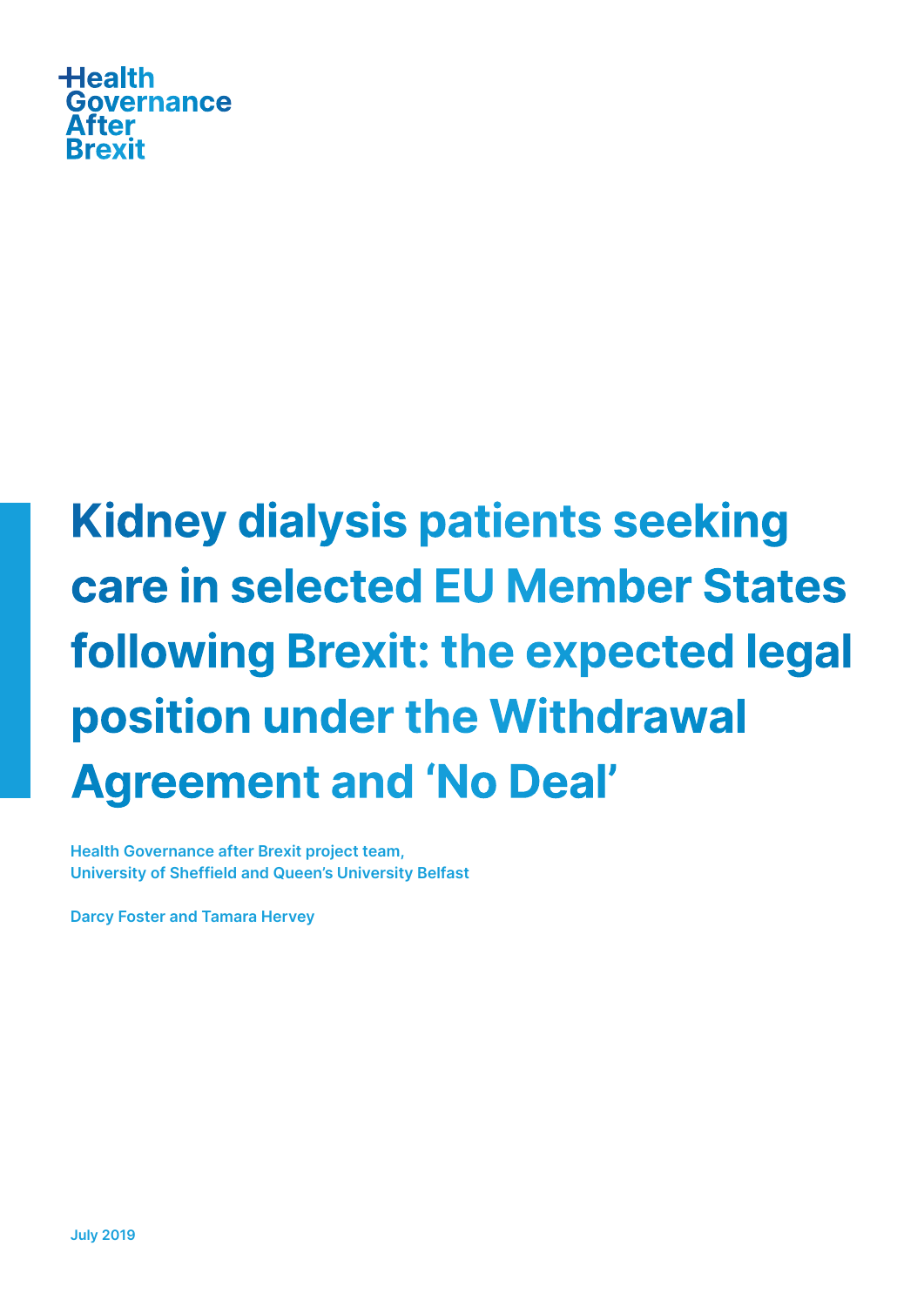# **Contents**

| 1. Introduction                | 4               |
|--------------------------------|-----------------|
| 2. EU Legislation              | 4               |
| 3. Timeline                    | 5               |
| <b>4. Withdrawal Agreement</b> | $6\phantom{1}6$ |
| 5. 'No Deal'                   | $6\phantom{a}$  |
| 6. Spain                       | $\overline{7}$  |
| 7. France                      | 9               |
| 8. Ireland                     | 9               |
| 9. Italy                       | 10              |
| 10. Greece                     | 10              |
| 11. Longer term                | 10              |
| <b>12. Conclusion</b>          | 11              |
| 13. References                 | 12              |
|                                |                 |

The support of the ESRC's Health Governance After Brexit grant ES/S00730X/1 and The University of Sheffield's SURE programme is gratefully acknowledged.

With thanks to Fiona Loud of Kidney Care UK, Alexandra Sinclair of the Public Law Project and Andelka M. Phillips of the University of Waikato for their help and expertise. We would also like to thank Professor Cayon-De Las Cuevas of the University of Cantabria, Dr Aurélie Mahalatchimy of Aix-Marseille Université, Giacomo Di Federico of the University of Bologna and Foteini Ververidou of the University of Sheffield for their help with translating and interpreting relevant domestic legislation applicable after Brexit.

Note: This analysis must not be treated as formal legal advice, not least because its authors are not insured to give such advice. Anyone seeking such advice should consult a solicitor.





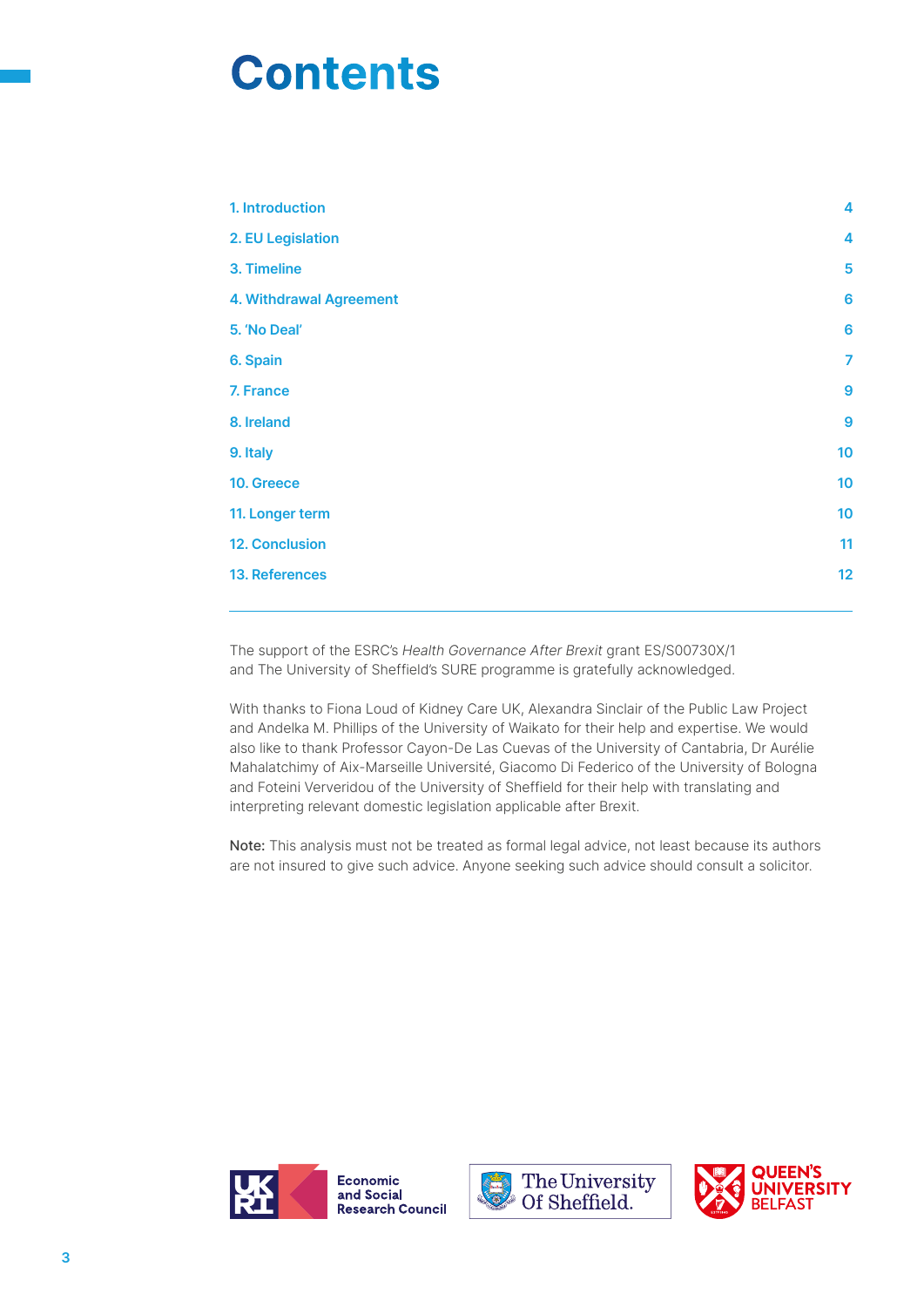# 1. Introduction

As the UK is a member of the European Union (EU), people who are entitled to NHS treatment in the UK are entitled to access state healthcare when travelling abroad as temporary visitors.<sup>1</sup> In practice, this right is accessed through the European Health Insurance Card (EHIC). EHIC entitlements include the right to state-provided dialysis treatment when abroad.<sup>2</sup>

When the UK leaves the EU, this will change. Patients' legal entitlements will differ depending on what kind of Brexit occurs. This briefing note analyses two possible forms of Brexit, that under the Withdrawal Agreement and that under 'No Deal'. It explains the consequences of each for kidney dialysis patients travelling abroad in an EU Member State (MS). We focus analysis on five selected Member States (Spain, France, Ireland, Italy and Greece) as these are the countries most visited by dialysis patients known to Kidney Care UK.

#### 2. EU Legislation

Regulation 883/2004/EC entitles patients to emergency medical treatment that becomes necessary during their stay in the territory of another MS.<sup>3</sup> The regulation is 'directly applicable' in all MS<sup>4</sup> meaning it takes legal effect without any act of transposition into domestic law. Under the European Communities Act 1972, section 2, Regulation 883/2004/EC takes effect in UK law in line with the requirements of EU law. Regulation 883/2004/EC must be applied in preference to any contradictory domestic law, in accordance with the principle of supremacy of EU law. Regulation 883/2004/EC defines 'benefits in kind' which it provides for, as including "long-term care benefits" which the MS pay for directly.5

Effectively, visitors who are nationals of any EU MS are treated in the same way as locals, the costs of which are offset by a system of reimbursement between EU MS.<sup>6</sup> This right to access healthcare is administered in the form of the EHIC, granting UK nationals access to free or reduced cost healthcare within the European Economic Area (EEA).<sup>7</sup> The EHIC extends the access to emergency healthcare to include the access to kidney dialysis treatment.<sup>8</sup>

The existing rights to free NHS care for EEA nationals and Swiss nationals under EU law and the rights of UK citizens to access cross-border healthcare in the EU MS will continue until the point at which the UK formally leaves the EU,9 currently scheduled for 31st October 2019.

The default position under the UK's EU (Withdrawal) Act 2018 is that, when brought into force, it will ensure legal continuity by converting relevant existing EU law into 'retained EU law' until such time as it is repealed or amended/modified domestically.<sup>10</sup> But this does not mean reciprocal healthcare will continue in the same way as pre-Brexit, because this would require reciprocity from the EU-27 MS.

<sup>1</sup> Treaty on the Functioning of the European Union 2008, Articles 9 and 168(1); Regulation 883/2004/EC.

<sup>&</sup>lt;sup>2</sup> Apply for A Free EHIC (European Health Insurance Card)' (nhs.uk, 2019) https://www.nhs.uk/using-thenhs/healthcareabroad/apply-for-a-free-ehic-european-health-insurance-card/ accessed 11 June 2019.

<sup>&</sup>lt;sup>3</sup> Regulation 883/2004/EC, Article 19.

<sup>4</sup> Article 288 TFEU.

<sup>&</sup>lt;sup>5</sup> Regulation 883/2004/EC, Article 1(va)(i), "for the purposes of Title III, Chapter 1 (sickness, maternity and equivalent paternity benefits), benefits in kind provided for under the legislation of a Member State which are intended to supply, make available, pay directly or reimburse the cost of medical care and products and services ancillary to that care. This includes long-term care benefits in kind".

<sup>&</sup>lt;sup>6</sup> Regulation (EC) 883/2004 (5) "it is necessary, within the framework of such coordination, to guarantee within the community equality of treatment under the different national legislation for persons covered. (13) The coordination rules must guarantee that persons moving within the Community and their dependants and survivors retain the rights and the advantages acquired and in the course of being acquired.

<sup>7</sup> Thomas Powell, Healthcare (International Arrangements) Bill 2017-2019 (Briefing Paper Number 08435 2019) House of Commons Library.

<sup>&</sup>lt;sup>8</sup> 'Apply for A Free EHIC (European Health Insurance Card)' (nhs.uk, 2019) <https://www.nhs.uk/using-thenhs/healthcareabroad/apply-for-a-free-ehic-european-health-insurance-card/> accessed 11 June 2019.

<sup>&</sup>lt;sup>9</sup> The National Health Service (Charges to Overseas Visitors) (Amendment etc.) (EU Exit) Regulations 2019 No.516, Explanatory Memorandum.

<sup>10</sup> ss.2-4 of the EU (Withdrawal) Act 2018.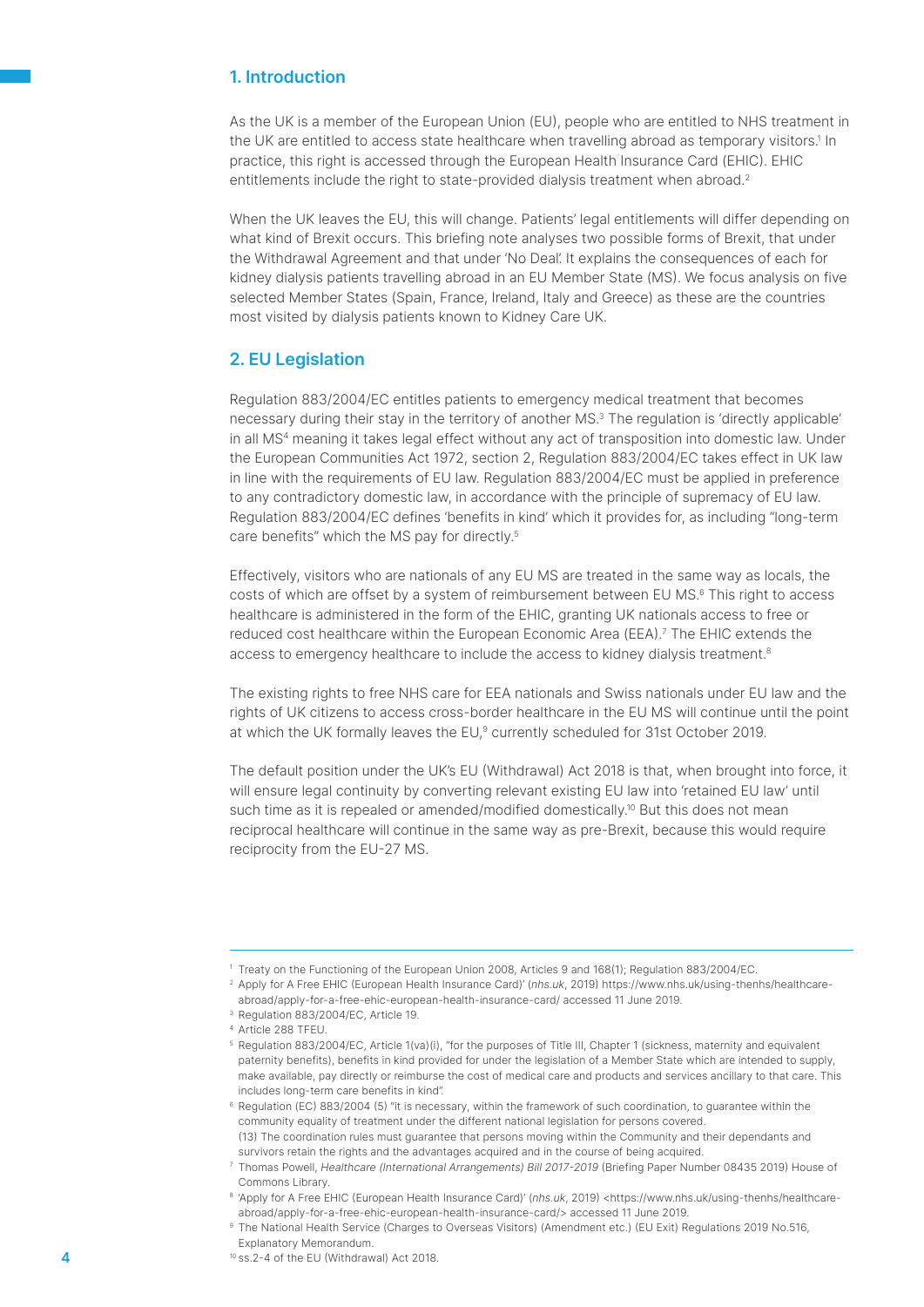The Electronic Exchange of Social Security Information<sup>11</sup> (EESSI) is an IT system enabling the exchange of personal data across EU social security institutions.<sup>1213</sup> It provides for an accurate, efficient and secure exchange of the necessary information for treating patients, routing all healthcare documents to the correct destination in another Member State.

The information shared is subject to EU data protection legislation: namely, the EU's General Data Protection Regulation (GDPR).<sup>14</sup> The GDPR protects the fundamental rights of natural persons whose data are 'processed' within the material scope of EU law,15 where the entity processing the data is within the EU, or the data subjects are within the EU. The GDPR also provides for the free movement of data both within and into the EU by providing harmonised minimum level standards of data protection.<sup>16 17</sup>

In December 2018, the UK government issued a technical note giving guidance on data protection post-Brexit. That was withdrawn<sup>18</sup> and replaced with revised guidance adopted on 6 February 2019.<sup>19</sup> It is in accordance with the guidance from the ICO<sup>20</sup> on the future data protection regime in case of a 'No Deal' Brexit. This will be discussed latterly in this briefing note when the two forms of Brexit are discussed.

The EESSI also facilitates the payment of the treatment<sup>21</sup> by the 'competent state', in this case the UK, to the country which provides the benefit, the country in which the patient receives dialysis treatment.

# 3. Timeline

On 29th March 2017 the UK expressed its intention to withdraw from the EU, engaging Article 50 TEU.22 Article 50(2) dictates that the EU and the UK will negotiate an agreement setting out the arrangements of the withdrawal. On 19th June 2017 negotiations surrounding the terms of the UK's exit began.23 By 25th November 2018, a draft Withdrawal Agreement had been agreed by the negotiating team.<sup>24</sup> However, the UK government was unable to secure support in Parliament for ratification of the Withdrawal Agreement.<sup>25</sup> On 10th April 2019, the EU and UK

<sup>&</sup>lt;sup>11</sup> Provided for in Regulation (EC) 883/2004, Article 78.

<sup>&</sup>lt;sup>12</sup> 'Electronic Exchange Of Social Security Information (EESSI) - Employment, Social Affairs & Inclusion - European Commission' (ec.europa.eu) <https://ec.europa.eu/social/main.jsp?catId=869> accessed 3 July 2019.

<sup>&</sup>lt;sup>13</sup> Implemented by Regulation (EC) 987/2009, Article 3 Paragraph 3 "When collecting, transmitting or processing personal data pursuant to their legislation for the purposes of implementing the basic Regulation, Member States shall ensure that the persons concerned are able to exercise fully their rights regarding personal data protection, in accordance with Community provisions on the protection of individuals with regard to the processing of personal data and the free movement of such data". Provided for in Regulation 883/2004/EC in the preamble, paragraph 40, "The use of dataprocessing services for exchanging data between institutions… are to be carried out in accordance with the Community provisions on the protection of natural persons with regard to the processing and free movement of personal data".

<sup>&</sup>lt;sup>14</sup> Regulation (EU) 2016/679 of the European Parliament and of the Council of 27 April 2016 on the protection of natural persons with regard to the processing of personal data and on the free movement of such data, and repealing Directive 95/46/EC (General Data Protection Regulation) OJ 2016 L 119/1.

<sup>&</sup>lt;sup>15</sup> GDPR, Article 2 (2) (a).

<sup>16</sup> GDPR, Article 3.

<sup>&</sup>lt;sup>17</sup> Regulation (EC) 987/2009, Article 2, Paragraph 2 "The institutions shall without delay provide or exchange all data necessary for establishing and determining the rights and obligations of persons to whom the basic regulation applies. Such data shall be transferred between Member States directly by the institutions themselves or indirectly via the liaison bodies".

<sup>&</sup>lt;sup>18</sup> Department for Digital, Culture, Media & Sports (13 September 2018, this guidance was withdrawn on the 1st of March 2019) Data protection if there's no Brexit deal. https://www.gov.uk/government/publications/data-protection-if-theresno-brexit-deal/data-protection-if-theres-no-brexit-deal. Accessed 17 June 2019.

<sup>19</sup> Department for Digital, Culture, Media & Sports (6 February 2019) Using personal data after Brexit. https://www.gov.uk/guidance/using-personal-data-after-brexit. Last accessed 17 June 2019. We make no further comment on the obvious unsatisfactory nature of guidance from 6 February 2019 not replacing guidance from December 2018 until 1 March 2019.

<sup>&</sup>lt;sup>20</sup> ICO, Data protection and Brexit https://ico.org.uk/for-organisations/data-protection-and-brexit/. Last accessed 17 June 2019. <sup>21</sup>'Electronic Exchange Of Social Security Information (EESSI) - Employment, Social Affairs & Inclusion - European

Commission' (ec.europa.eu) <https://ec.europa.eu/social/main.jsp?catId=869> accessed 3 July 2019. <sup>22</sup> Treaty of the European Union 2008, Article 50.

<sup>&</sup>lt;sup>23</sup>'European Commission - PRESS RELEASES - Press Release - Brexit Negotiations: What Is In The Withdrawal Agreement' (europa.eu, 2018) <http://europa.eu/rapid/press-release\_MEMO-18-6422\_en.htm> accessed 17 June 2019.

<sup>&</sup>lt;sup>24</sup> See Agreement on the withdrawal of the United Kingdom of Great Britain and Northern Ireland from the European Union and the European Atomic Energy Community, OJ 2019 C 66 I/01; Council Decision (EU) 2019/274 on the signing, on behalf of the European Union and of the European Atomic Energy Community, of the Agreement on the withdrawal of the United Kingdom of Great Britain and Northern Ireland from the European Union and the European Atomic Energy Community OJ 2019 LI 47/1.

<sup>&</sup>lt;sup>25</sup> So far there have been three attempts to secure approval for the Withdrawal Agreement from the UK's House of Commons 5 on 15 January 2019 (defeated by 230 votes); 12 March 2019 (defeated by 149 votes) and 29 March (defeated by 58 votes).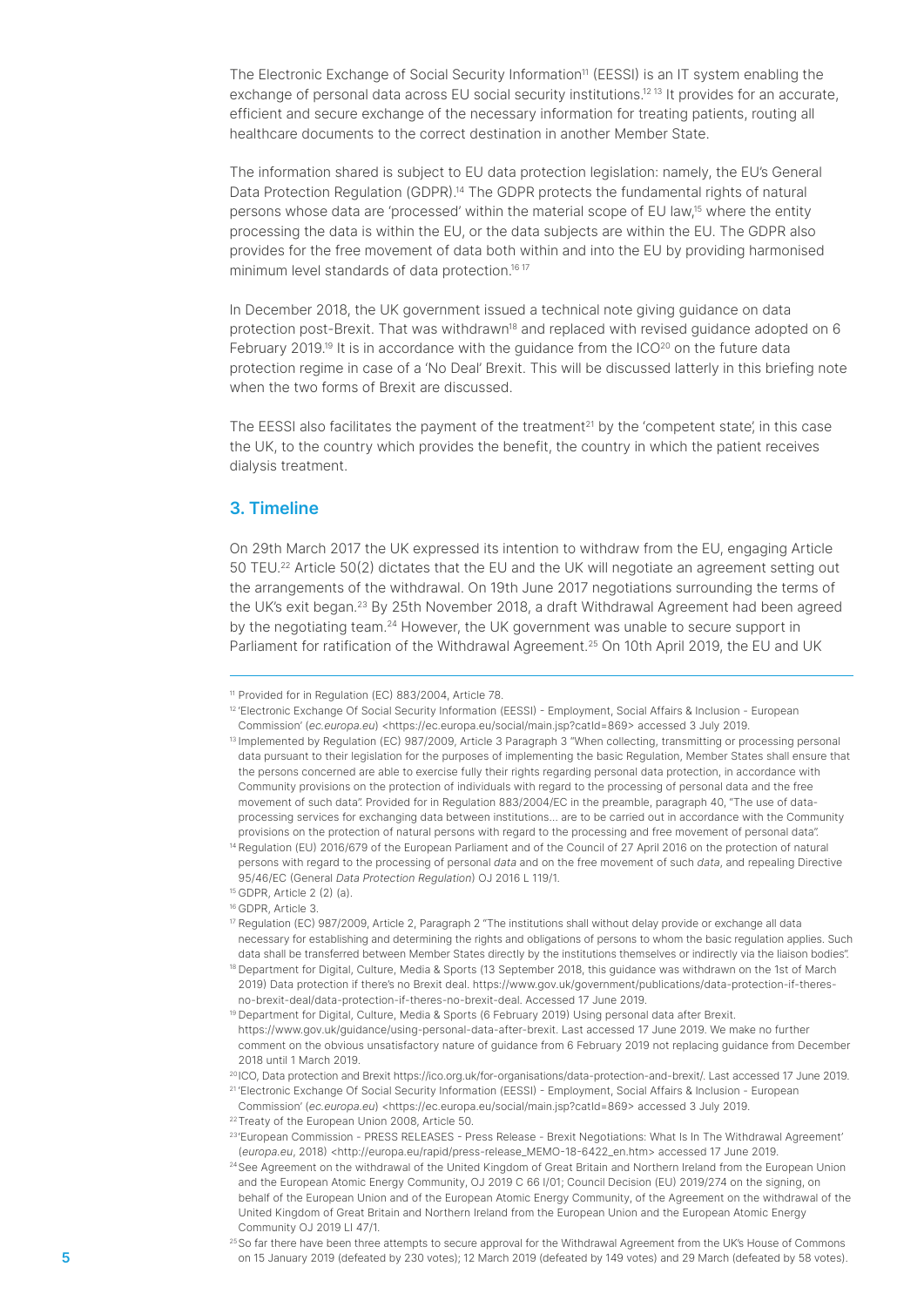agreed to a further extension of Article 50 until 31st October 2019<sup>26</sup> unless the Withdrawal Agreement is ratified before that date, in which case the UK will leave when the Withdrawal Agreement enters into force, or unless a further extension is agreed. The Withdrawal Agreement must be endorsed by the European Council (which occurred on 25th November 2018) and ratified by the EU and the UK. The UK government under PM May failed to secure Parliamentary support for the Withdrawal Agreement. The Johnson government is seeking to renegotiate it but the EU has declined to do so. If no Withdrawal Agreement is ratified, it will result in a 'No Deal' Brexit.

#### 4. Withdrawal Agreement

The Withdrawal Agreement (WA) continues the application of all EU law during the transition period,27 which the UK government calls an 'implementation' period, (currently from 31st October 2019 until 31st December 2020), even though the UK is no longer a MS. The transition period may be extended once, by a decision of a 'Joint Committee'<sup>28</sup> made before 1 July 2020.<sup>29</sup> The EU legal framework will be encompassed under the WA, and the practicalities of making that law in the UK will be implemented through an Act yet to be passed by the UK Parliament. All of EU law includes Regulation 883/2004 and everything that flows from it, which includes EHIC.

As well as providing continuity through the transition period, the WA also covers people who are subject to the legislation of the UK or an EU-27 MS at the end of the transition period.<sup>30</sup> Everyone who meets the UK's ordinary residence test therefore, having free access to the NHS, is 'subject to the legislation' of the UK.

The WA means that the EU law upholding UK citizens' right to access cross-border healthcare will continue to be able to be relied on by dialysis patients until 31st December 202031 - or longer if the transition period is extended. If a patient is abroad in another MS on 31st December 2020, they will continue to be able to rely on their rights under the WA until they leave that MS.<sup>32</sup> Neither the maximum duration of stay, nor the reason for the stay, is determined by law. Therefore, for instance, a holiday period with 31st December 2020 falling within it would qualify.

The WA also states that the UK will continue to take part in the Electronic Exchange of Social Security Information (EESSI) during transition.<sup>33</sup> This is important because practically, for cross border healthcare to operate successfully, personal data concerning the patient must be transferred between the MS, and because this mechanism is through which reciprocal payments are made under the scheme of Regulation 883/2004. Under the WA, GDPR rules would continue to apply.<sup>34</sup> The WA confirms the UK's continuation of using EESSI during the transition period by continuing the application of all EU law. The WA also confirms that the UK will continue to pay its share of the costs.35

# 5. 'No Deal'

If the UK leaves the EU on the 31st October 2019, or a later date, without ratifying the WA, this is what has been termed a 'No Deal' Brexit. This means no reciprocal healthcare agreements will operate between the UK and the EU-27 as a bloc. UK patients will immediately lose their rights in EU law to access treatment in another EU country. But there are alternative possibilities for patients to access treatment. None of these are certain, and they involve new law, which has not been tested in courts, and new administrative structures, which are equally untested. Relying on these rights thus involves greater risk than the known situation currently under EU law, and that the situation under the WA which seeks to continue the position under EU law as far as possible for a transitional period after the UK leaves the EU.

<sup>&</sup>lt;sup>26</sup> Department Affairs, 'Brexit Negotiations - Department Of Foreign Affairs And Trade' (dfa.ie, 2019) <https://www.dfa.ie/ brexit/brexit-negotiations/> accessed 19 June 2019.

<sup>27</sup>Withdrawal Agreement, Article 126.

<sup>&</sup>lt;sup>28</sup> An institution comprising representatives of the EU and UK, established by the WA, Article 164.

<sup>29</sup>Withdrawal Agreement, Article 132.

<sup>30</sup>Withdrawal Agreement, Article 28.

<sup>31</sup> Withdrawal Agreement, Article 127. "Scope of the transition 1. Unless otherwise provided in this Agreement, Union law shall be applicable to and in the United Kingdom during the transition period."

<sup>32</sup> Withdrawal Agreement, Article 32 Paragraph 1(c).

<sup>33</sup> Withdrawal Agreement, Article 34 Paragraph 2.

<sup>34</sup>Withdrawal Agreement, Article 126.

**<sup>6</sup>** 35 Regulation 997/2009/EU.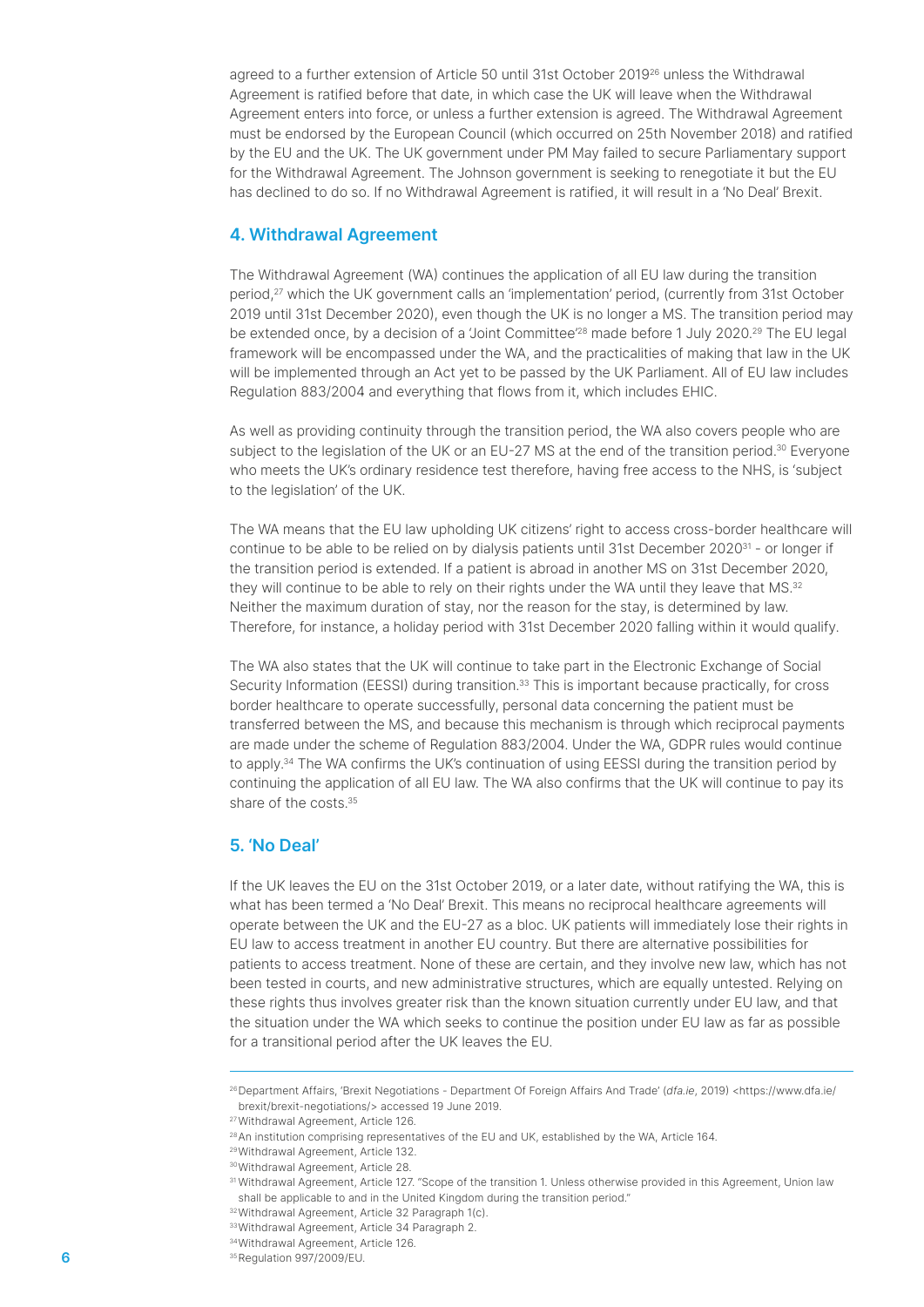One possibility is for the UK to secure bilateral agreements with each of the MS, or with the EU as a whole, and to implement these through domestic law. On 23rd March 2019 the Healthcare (European Economic Area and Switzerland Arrangements) Act 2019 received royal assent, establishing the legal basis for implementing reciprocal healthcare arrangements after Britain's exit. The UK government has proposed that, even in the event of a no deal scenario, reciprocal healthcare continues until the end of December 2020. However, this has not been accepted by the EU, and it is difficult to see how it could be, given the EU's current negotiating mandate.<sup>36</sup>

A second possibility is for UK patients to rely on domestic law in the country they are visiting. Many EU 27 MS, such as Ireland, Spain, Italy, France and Greece, have already passed domestic legislation in case of a 'No Deal' Brexit scenario.

In a 'No Deal' scenario, there would be no immediate change to data protection law in the UK.<sup>37</sup> The Data Protection Act 2018 would remain in place and the EU Withdrawal Act would incorporate the GDPR into UK law. The EU (Withdrawal) Act and secondary legislation such as the Data Protection, Privacy and Electronic Communications (Amendments etc) (EU Exit) Regulations 2019 make no distinction between different types of Brexit. However, although the UK will continue to recognise the EU as a safe place to send data, the EU will treat the UK, as a thirdcountry with no adequacy decision,<sup>38</sup> as potentially non-compliant with its data protection law.

In the absence of an adequacy decision, data transfer may take place where 'appropriate safeguards' are provided. One such appropriate safeguard is the use of standard contractual clauses.39 The ICO has produced guidance on what organisations need to include in contracts for data transfer.<sup>40</sup> The Health Research Authority's guidance confirms the lawfulness of such data transfers.<sup>41</sup> As the legal framework which governs the transfers of personal data from EU institutions to the UK would change on exit, so would the procedures currently in place which administer the transfer of patient data. A new system for transferring payments for emergency treatments would also be needed, as the EESSI would no longer be available. This system does not currently exist. It would need to be created and implemented in a 'No Deal' scenario.

#### 6. Spain

On 1st March 2019 Spain adopted the Royal Decree-Law 5/2019<sup>42</sup> which lays down measures in case of a 'No Deal' Brexit. The Royal-Decree-Law seeks to cover all possible sectors concerned by this form of Brexit, focusing primarily on granting British expats resident in Spain the same rights that they previously enjoyed. It includes access to Spanish state healthcare by UK kidney dialysis patients temporarily visiting.

The existence of the rights detailed in the Royal Decree-Law 5/2019 are dependent on the UK reciprocating for Spanish citizens in the UK within two months.<sup>43</sup> If this does not occur, the rights detailed in the above Decree will be suspended 2 months after Brexit. The reciprocity must be under the same terms and conditions as existed prior to Brexit.<sup>44</sup> The UK has since passed the Immigration (European Economic Area Nationals) (EU Exit) Order 201945 which details that EEA

<sup>36&#</sup>x27;Reciprocal Healthcare' (nhsconfed.org, 2018) <https://www.nhsconfed.org/regions-and-eu/nhs-european-office/ brexit-and-the-nhs/brexit-implications-for-health-and-care/reciprocal-healthcare> accessed 19 June 2019. 'Healthcare (European Economic Area And Switzerland Arrangements) Bill - Hansard' (hansard.parliament.uk, 2019) <https://hansard.parliament.uk/lords/2019-03-19/debates/759004D8-D2CB-40B7-9A82-B8EC98B29884/ Healthcare(EuropeanEconomicAreaAndSwitzerlandArrangements)Bill> accessed 17 June 2019.

<sup>37</sup> Department for Digital, Culture, Media & Sports (13 September 2018, this guidance was withdrawn on the 1st of March 2019) Data protection if there's no Brexit deal. https://www.gov.uk/government/publications/data-protection-if-theresno-brexit-deal/data-protection-if-theres-no-brexit-deal. Accessed 17 June 2019.

<sup>38</sup> DPA, section 74.

<sup>39</sup>GDPR, Article 57.

<sup>40</sup> ICO What needs to be included in the contract? https://ico.org.uk/for-organisations/guide-to-data-protection/guide-tothe-general-data-protection-regulation-gdpr/contracts-and-liabilities-between-controllers-and-processors-multi/ what-needs-to-be-included-in-the-contract/. Last accessed 17 June 2019.

<sup>41</sup> Taylor MJ, Wallace SE, Prictor M United Kingdom: transfers of genomic data to third countries. (n 43) 639 citing Health Research Authority NHS (last updated 8 May 2018) Legal basis for processing data. https://www.hra.nhs.uk/planningand-improving-research/policies-standards-legislation/data-protection-and-information-governance/gdpr-detailedguidance/legal-basis-processing-data/.

<sup>42</sup>Royal Decree-Law 5/2019.

<sup>43</sup>Royal Decree-Law 5/2019, Article 2 Paragraph 1

<sup>44</sup> Royal Decree-Law 5/2019, Article 13(1)(a)

<sup>45</sup> 7 The Immigration (European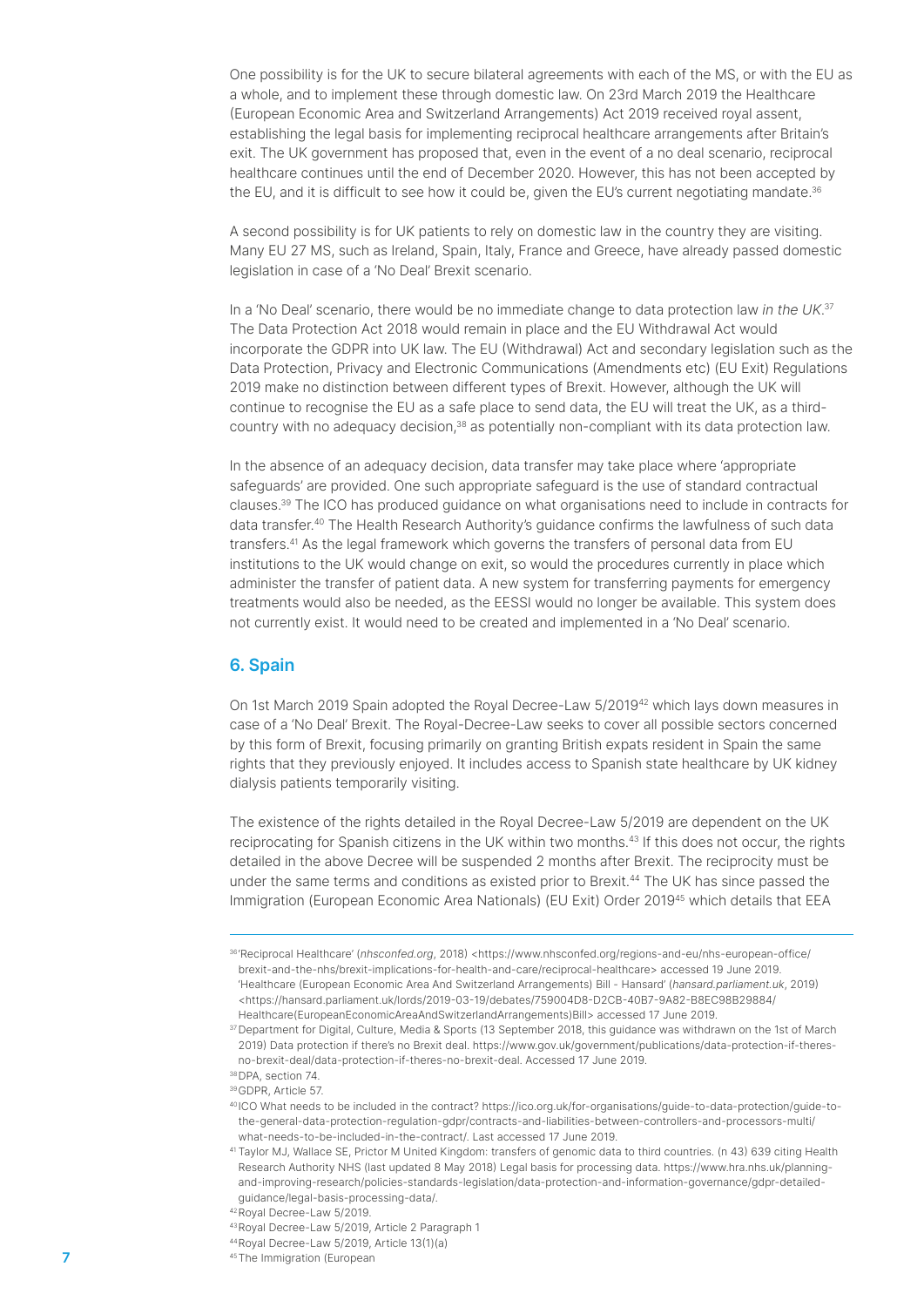and Swiss nationals who arrive before exit day and have been in the UK for less than five years are eligible to apply for limited leave to remain in the UK for five years, which is referred to as "pre-settled status". They are then eligible to apply for settled status once they have been continuously resident in the country for five years.

Applicants under the settlement scheme will not have to pay the immigration health surcharge.<sup>46</sup> Under EU Law, namely Directive 2004/38/EC, EU citizens become permanent residents in a MS if they have resided in the MS for a period of five years.<sup>47</sup> The Settlement Scheme also states that EEA and Swiss citizens who have arrived before exit day are exempt from NHS charging until 31 December 2020.<sup>48</sup>

The National Health Service (Charges to Overseas Visitors) (Amendment etc.) (EU Exit) Regulations 2019, however, states that EU visitors who arrive in the UK after exit day who are not the subject of a reciprocal healthcare arrangement and do not qualify for pre-settled or settled status will be charged by the NHS after exit day at the same amount as a British citizen who is not ordinarily resident.<sup>49</sup> It is unclear whether Spain will regard these arrangements as reciprocation, although Spanish visitors will be treated the same way as non-resident British visitors, so it may suffice.

The Royal Decree-Law 5/2019 states that there can be no new administrative constraints on Spanish nationals accessing the NHS from pre-Brexit arrangements in order to have reciprocal healthcare. It is unclear whether Spain considers the 'settlement scheme' the UK has introduced which applies in a 'No Deal' scenario as an administrative change. Application to the scheme originally cost £65 but is now free.<sup>50</sup> If it does constitute an administrative change, dialysis patients will no longer have entitlement to dialysis treatment in Spain as they do pre-Brexit, as the requisite reciprocation required under the Royal Decree-Law 5/2019 will not be in place.

The Royal Decree-Law 5/2019 also requires the UK to provide visitors to Spain with documents which "certify health coverage payable by the corresponding British entities"<sup>51</sup> in place of an EHIC. If UK patients are to rely on the Royal Decree-Law, the UK government will have to issue special documentation which satisfies this condition. As far as we have been able to ascertain, no such arrangements have yet been made.

The National Health Service (Charges to Overseas Visitors) (Amendment etc.) (EU Exit) Regulations 201952 states that the previous entitlement of "overseas visitors from an EEA state or Switzerland, who are covered by a reciprocal agreement [to] not be directly chargeable"<sup>53</sup> will be amended by the 2019 regulation. Although administrative changes, they do not change the fact that Spanish nationals' resident in the UK will be able to access the NHS. Furthermore, although the amendment appears to restrict Spanish visitors' ability to access the NHS, the UK has previously stated its commitment to maintaining the reciprocal healthcare agreements, which includes granting EU-27 nationals temporarily visiting the UK access to healthcare.<sup>54</sup> It is therefore, unclear whether the UK will in fact charge Spanish visitors in a 'No Deal' scenario with the adoption by Spain of the Royal Decree-Law 5/2019. If they do, the requirement of reciprocity in Royal Decree-Law 5/2019 will not be fulfilled and dialysis patients will be unable to access the Spanish social security system as they do pre-Brexit.

<sup>46</sup> The Immigration (European Economic Area Nationals) (EU Exit) Order 2019, Part 4.

<sup>47</sup> Directive 2004/38/EC, Article 16 Paragraph 1.

<sup>48</sup> The National Health Service (Charges to Overseas Visitors) Regulations 2015, regulation 24A(4) and (5), as inserted by the National Health Service (Charges to Overseas Visitors) (Amendment etc) (EU Exit) Regulations 2019, regulation 8. 49 The National Health Service (Charges to Overseas Visitors) (Amendment etc.) (EU Exit) Regulations 2019, regulation 7.

<sup>50&#</sup>x27;Apply To The EU Settlement Scheme (Settled And Pre-Settled Status)' (GOV.UK) <https://www.gov.uk/settled-status-eucitizens-families/applying-for-settled-status?utm\_campaign=EUSS&utm\_medium=paid\_search&utm\_source=Google&gcli d=CjwKCAjwvJvpBRAtEiwAjLuRPX6bM04dq8WO98xUlm9IJ-BMw1qaWDiF5d92gbGow8ploMvRxAzgcBoCPu0QA vD\_BwE&gclsrc=aw.ds> accessed 11 July 2019.

<sup>51</sup> Royal Decree-Law 5/2019, Article 13.

<sup>52</sup> The National Health Service (Charges to Overseas Visitors) (Amendment etc.) (EU Exit) Regulations 2019 No. 516, Regulation 14.

<sup>&</sup>lt;sup>53</sup> The National Health Service (Charges to Overseas Visitors) (Amendment etc.) (EU Exit) Regulations 2019 No. 516, Explanatory Memorandum.

<sup>54 &#</sup>x27;Reciprocal Healthcare' (nhsconfed.org, 2018) <https://www.nhsconfed.org/regions-and-eu/nhs-european-office/ brexit-and-the-nhs/brexit-implications-for-health-and-care/reciprocal-healthcare> accessed 19 June 2019. 'Healthcare (European Economic Area And Switzerland Arrangements) Bill – Hansard' (Hansard.parliament.uk, 2019) <https://hansard.parliament.uk/lords/2019-03-19/debates/759004D8-D2CB-40B7-9A82-B8EC98B29884/Healthcare 8 (EuropeanEconomicAreaAndSwitzerlandArrangements)Bill> accessed 17 June 2019.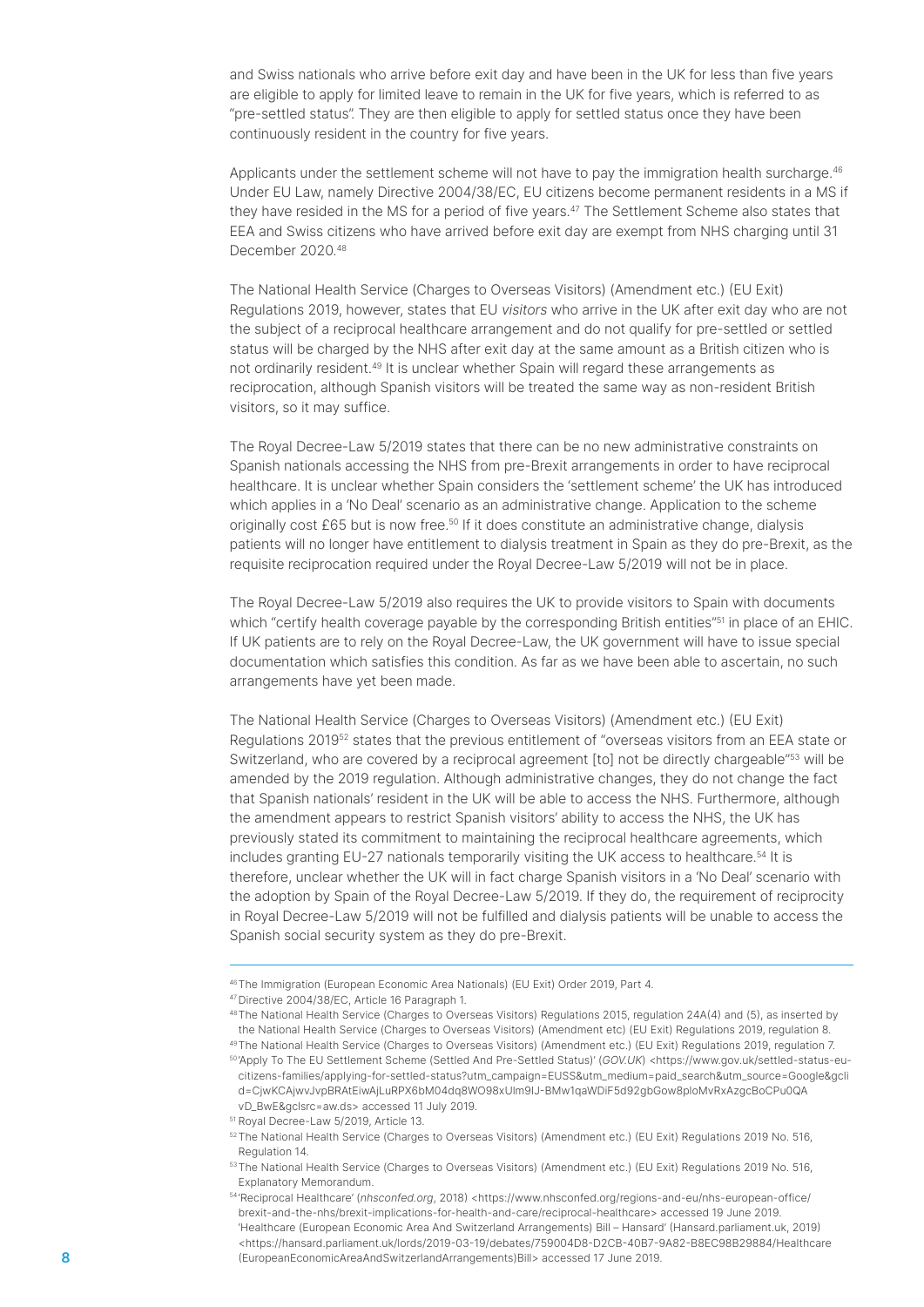The Royal Decree-Law 5/2019 only lasts for 21 months. It provides for the same rights as previously enjoyed by UK nationals pre-Brexit, subject to necessary conditions being complied with by the UK. However, it is for a limited time-frame. It ultimately creates a conditional transition period for 21 months after Britain's exit.

# 7. France

France's Brexit law, Ordinance no 2019-76, was adopted on 6th February 2019. It contains measures relating to social rights but only of UK citizens residing in France. Unfortunately, it does not detail any rights for temporary UK visitors to France accessing medical care. As it stands, dialysis patients will have no entitlement to cross-border healthcare in France following a 'No Deal' Brexit.

# 8. Ireland

Legal relations between the UK and the Republic of Ireland are not only determined by EU law. The Common Travel Area<sup>55</sup> (CTA) and north/south cooperation under Strand Two of The Good Friday/Belfast Agreement<sup>56</sup> concern rights of citizens of the UK and RoI and cooperation in healthcare. In the event of a 'No Deal' Brexit, these domestic laws and policies would mean reciprocal healthcare would continue without the need for an EHIC.57 The UK government have confirmed that the CTA is not reliant on the EU,<sup>58</sup> as seen in the National Health Service (Charges to Overseas Visitors) Regulation<sup>59</sup> which exempts charges for Irish citizens and British Citizens ordinarily resident in Ireland.60 Through the CTA, British or Irish citizens have the right to access health care in either state.<sup>61</sup> Similarly to The Healthcare (European Economic Area and Switzerland Arrangements) Act 2019, the Republic of Ireland's Withdrawal of the United Kingdom from the European Union (Consequential Provisions) Act 2019<sup>62</sup> (also known as the 'Omnibus Act') amends the Health Act 1970 to give the Minister power to continue or create reciprocal healthcare agreements with the UK as were in operation prior to Brexit. Although powers are in place for ministers to adopt it, the secondary legislation providing for reciprocal healthcare between the two countries directly has not yet been written.

Legally, kidney dialysis patients with Irish or British citizenship would be able to access the Irish national healthcare free of charge. However, practically, due to the lack of capacity in Ireland, this may not be the case.

The success of the above bilateral agreements is in part due to the EU's funding for cross-border health cooperation on the island of Ireland. Without this EU funding, the practical ability for people to access healthcare on the island of Ireland may change.<sup>63</sup> However, this does not change the fact that the necessary legal framework which entitles both Irish and British patients to treatment in Northern Ireland already exists. It affects more the practicalities involved in reciprocal healthcare, such as funding.

62 Withdrawal of the United Kingdom from the European Union (Consequential Provisions) Act 2019, Part 2 Paragraph 4. 63'Written Evidence - Co-Operation And Working Together' (data.parliament.uk, 2017) <http://data.parliament.uk/

<sup>55</sup>Common Travel Area.

<sup>56</sup>The Good Friday/Belfast Agreement 1998.

<sup>57</sup> Healthcare In Ireland' (nhs.uk, 2019) <https://www.nhs.uk/using-the-nhs/healthcare-abroad/healthcare-when-travellingabroad/healthcare-in-ireland/> accessed 11 July 2019.

<sup>58&#</sup>x27;Travelling Within The Common Travel Area And The Associated Rights Of British And Irish Citizens If There Is No Brexit Deal' (gov.uk, 2019) <https://www.gov.uk/government/publications/travelling-in-the-common-travel-area-if-theres-nobrexit-deal/travelling-within-the-common-travel-area-and-the-associated-rights-of-british-and-irish-citizens-if-there-isno-brexit-deal#before-brexit> accessed 13 June 2019.

<sup>59</sup> The National Health Service (Charges to Overseas Visitors) (Amendment etc.) (EU Exit) Regulations 2019 No. 516.

<sup>60</sup> The National Health Service (Charges to Overseas Visitors) (Amendment etc.) (EU Exit) Regulations 2019 No. 516, Explanatory Memorandum.

<sup>61&#</sup>x27;Common Travel Area Guidance' (gov.uk) <https://www.gov.uk/government/publications/common-travel-area-guidance/ common-travel-area-guidance> accessed 11 July 2019.

writtenevidence/committeeevidence.svc/evidencedocument/eu-home-affairs-subcommittee/brexit-reciprocal-9 healthcare/written/79446.html> accessed 14 June 2019.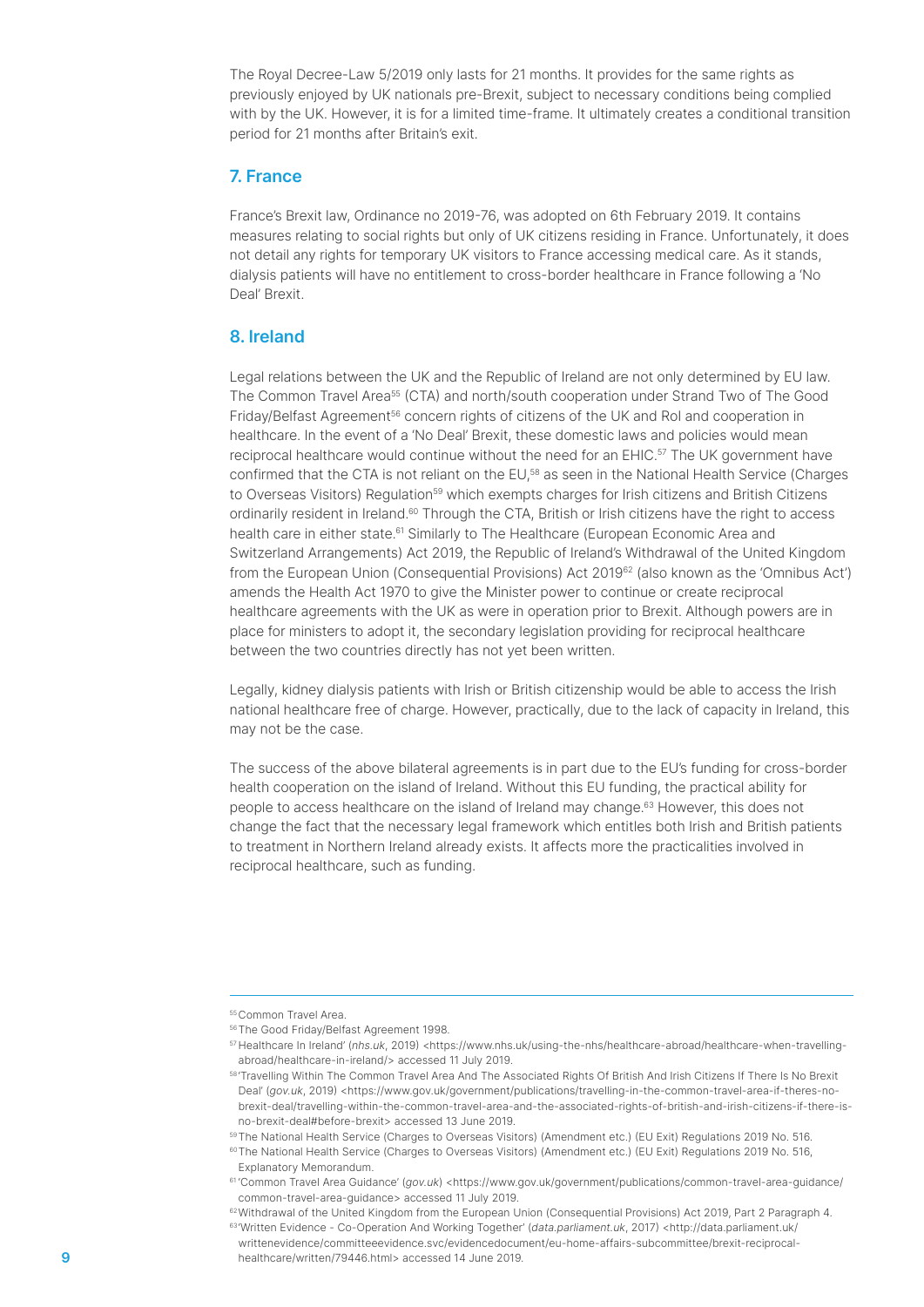# 9. Italy

In March 2019, Italy published a 'No Deal Decree' in the Official Italian Gazette<sup>64</sup> providing for the continuation of reciprocal healthcare until 31st December 2020, on the condition of reciprocity. As with Spain, it is unclear whether Italy considers the 'settlement scheme' the UK has introduced, which applies in a 'No Deal' scenario, as reciprocating the rights provided for in the 'No Deal Decree' for English Residents permanently living in Italy.

A House of Commons Briefing Paper stated that the UK and Italy are also discussing a "bilateral and reciprocal deal on healthcare" for UK and Italian nationals in the event of 'No Deal'.<sup>65</sup> Italy confirmed this in the Italian Gazette, stating that the decree ensures the "protection of the health and freedom of residence of Italian citizens and those of the United Kingdom.<sup>66</sup> There is considerably less focus on temporary visitors (those relying on EHIC). This is not to say it will not be achieved. The UK and Italy have so far agreed that pensioners will continue to be able to access healthcare through EHIC, but no wider access has been agreed.<sup>67</sup> At present, therefore, there is no domestic law which provides for dialysis patients' entitlement to medical care when temporarily visiting Italy following a 'No-Deal' Brexit.

# 10. Greece

Greece has issued Law  $4604/2019^{68}$  in accordance with current EU laws<sup>69</sup> as a transitional measure in case there is a 'No Deal' Brexit.<sup>70</sup> Article 125(1)(a) provides for limited reciprocal healthcare for UK citizens and their family members legally residing in Greece from the withdrawal date until the end of 2019. UK temporary visitors will also continue to be able to access healthcare in Greece until 31st December 2019.<sup>71</sup> Article 125(2) grants the Greek Healthcare Minister the power to extend the date unilaterally. Unless that happens, after 2019, there will be no entitlement to access the healthcare services in Greece under this legislation for British citizens permanently or temporarily residing in Greece.

#### 11. Longer term

The Department of Health and Social Care pushed for the UK government to fully protect rights under EHIC in UK law post-Brexit, but there has been a stronger focus on protecting UK nationals residing in any EU MS and vice versa.<sup>72</sup> Thus far, the UK has agreed that EEA and Swiss citizens who have arrived before exit day who are eligible for limited or indefinite leave to remain under the settled status scheme in Appendix EU are exempt from NHS charging until 31st December 2020.<sup>73</sup> They are exempt even if they have not yet applied for leave to remain. Furthermore, EU citizen visitors who arrive after exit day will not be charged for use of the NHS if the UK has negotiated a reciprocal healthcare agreement with their particular country.<sup>74</sup>

Longer term, the UK has indicated that it seeks to enter into reciprocal healthcare agreements with the EU or its Member States. The UK government have expressed their wishes to maintain current reciprocal healthcare agreements with EU MS enjoyed through EU membership.<sup>75</sup>

68

<sup>&</sup>lt;sup>64</sup>https://www.gazzettaufficiale.it/atto/serie\_generale/caricaDettaglioAtto/originario?atto.dataPubblicazioneGazzetta=2019-03-25&atto.codiceRedazionale=19G00032&elenco30giorni=true

<sup>&</sup>lt;sup>65</sup> Vaughne Miller, EU Preparations for a no-deal Brexit, (Briefing Paper Number 8547 2019) (House of Commons Library).

<sup>66</sup> Stefano Febbi and Diego Cefaro, 'Brexit: "Brexit Decree" And Bank Of Italy's Requirements For UK And Italian Financial Institutions' (Bird & Bird, 2019) <https://www.twobirds.com/en/news/articles/2019/uk/brexit-decree-and-bank-of-itallsrequirements-for> accessed 19 June 2019.

<sup>&</sup>lt;sup>67</sup> British Medical Association, Reciprocal healthcare between the UK and the EU (Briefing Paper 20170835 2017).

<sup>69</sup> Regulations 883/2004/EC and 987/2009/EC.

<sup>70</sup> https://brexit.gov.gr/uk-citizens-in-greece/

<sup>71</sup> Law 4604/2019, Article 125(1)(b) 'Brexit GR: British Citizens Who Live In Greece' (BREXIT GR) <http://brexit.gov.gr/ uk-citizens-in-greece/> accessed 14 June 2019. Per Regulation (EU) 2019/500.

<sup>72</sup>Secretary of State for Health and Social Care, 'Government response to the House of Lords European Union Committee, 13th report of session 2017-19, 'Brexit: reciprocal healthcare' (Cm 9634, 2018) Department of Health and Social Care.

<sup>73</sup> The National Health Service (Charges to Overseas Visitors) Regulations 2015, regulation 24A(4) and (5), as inserted by the National Health Service (Charges to Overseas Visitors) (Amendment etc) (EU Exit) Regulations 2019, regulation 8,

<sup>74</sup> The National Health Service (Charges to Overseas Visitors) (Amendment etc.) (EU Exit) Regulations 2019, regulation 14. 75 Select Committee on EU, 'How Brexit Will Affects Patients In The UK - UK In A Changing Europe' (UK in a changing

<sup>10</sup> Europe, 2018) <https://ukandeu.ac.uk/how-brexit-will-affects-patients-in-the-uk/> accessed 13 June 2019.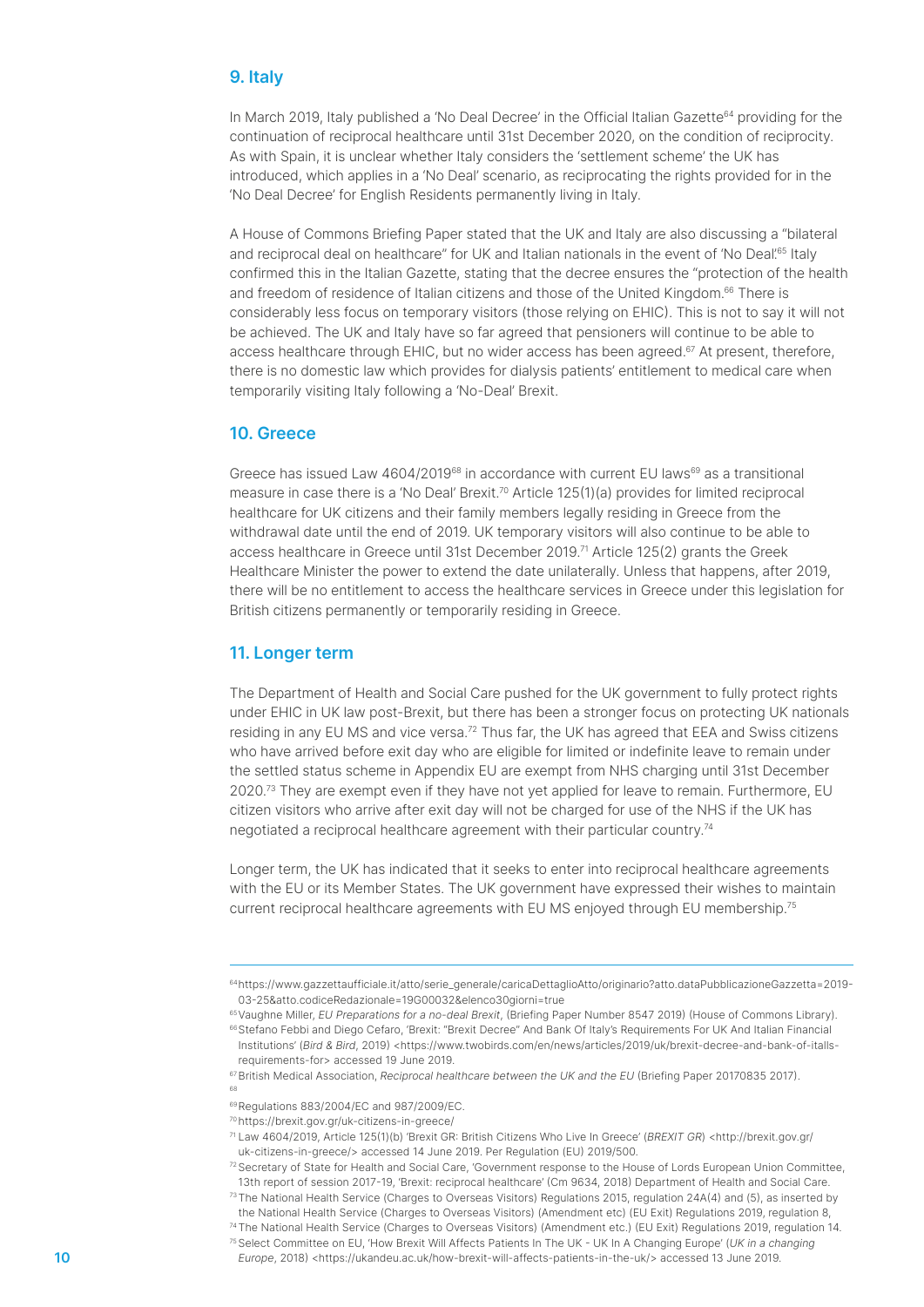However, the EU's negotiating principles (which are legally binding on its negotiating team) state that a non-member "that does not live up to the same obligations as a member, cannot have the same rights and enjoy the same benefits as a member  $76$ 

The Healthcare (European Economic Area and Switzerland Arrangements) Act 2019 merely gives power to the Secretary of State for Health and Social Care to enter into agreements in respect of the cost of healthcare provided in an EEA state or Switzerland.<sup>77</sup> It does not create any such agreements. The Act provides for the exchange of patient data in the future for the necessary exchange of patient information and for reimbursement purposes.<sup>78</sup>

It is unclear whether the UK government will be successful in its wishes to continue the rights currently enjoyed through the reciprocal healthcare agreements in place prior to Brexit. It is also unclear whether individual EU MS will be able to negotiate reciprocal healthcare agreements with the UK, or whether, lawfully, the EU must negotiate these as a bloc.

# 12. Conclusion

An important conclusion to draw from this briefing note is that dialysis patients will continue to be able to access treatment through the NHS through their EHIC in EU MS this summer (2019) and until the UK exits the EU, currently scheduled for 31st October 2019. This may change depending on whether the WA is ratified before this date, although the Johnson government's approach makes this unlikely. Indeed, the more time progresses, the less likely this seems. If the WA is agreed, ratified and entered into force, a period of continuity will be provided for until 31st December 2020, which can be extended.

Similarly, there will be no change to UK dialysis patients' entitlement to receive kidney dialysis treatments in the Republic of Ireland, due to pre-existing domestic law such as the CTA and the Belfast Agreement.

If the UK leaves the EU without agreeing a Withdrawal Agreement, the rights patients can rely on will be those outlined in the domestic legislation adopted by each EU-27 MS individually. This form of Brexit does not provide for legal continuity to anywhere near the same degree as that under the WA. Under a 'No Deal' Brexit, the UK is likely to face obstacles not just with regards to obtaining reciprocal healthcare agreements but also the practicalities necessary that come hand in hand, such as data privacy specifications EU-27 MS must follow relevant for patients' data exchange and for reimbursement purposes, as well as setting up appropriate administrative infrastructure.

It is not possible to predict what the future relationship between the UK and the EU will be in terms of healthcare law. It may be that the UK creates an agreement with the EU which gives UK nationals access to the EU27 MS healthcare services collectively. The UK government have stated their wishes to continue the current reciprocal healthcare agreements in place through the UK's membership to the EU with the EU-27 MS. However, the EU negotiating guidelines are strict with regards to non-members being unable to enjoy the same benefits as members.

The willingness of some EU MS discussed in this briefing paper to adopt domestic legislation which entitles UK nationals to healthcare services in their country is a positive step and should not be overlooked. It demonstrates their willingness to continue reciprocal healthcare with the UK. Nevertheless, the UK's exit from the EU does mean significant drawbacks for kidney dialysis patients' ability to access EU MS healthcare services.

<sup>&</sup>lt;sup>76</sup> Preben Aamann, 'European Council (Art. 50) Guidelines For Brexit Negotiations - Consilium' (consilium.europa.eu, 2017) <https://www.consilium.europa.eu/en/press/press-releases/2017/04/29/euco-brexit-guidelines/> accessed 22 June 2019. 77 The Healthcare (European Economic Area and Switzerland Arrangements) Act 2019, Article 1.

<sup>78</sup> The Healthcare (European Economic Area And Switzerland Arrangements) Act 2019, Article 4(1) "An authorised person may process personal data held by the person in connection with any of the person's functions where that person considers it necessary for the purposes of implementing, operating or facilitating the doing of anything under or by virtue 11 of this Act".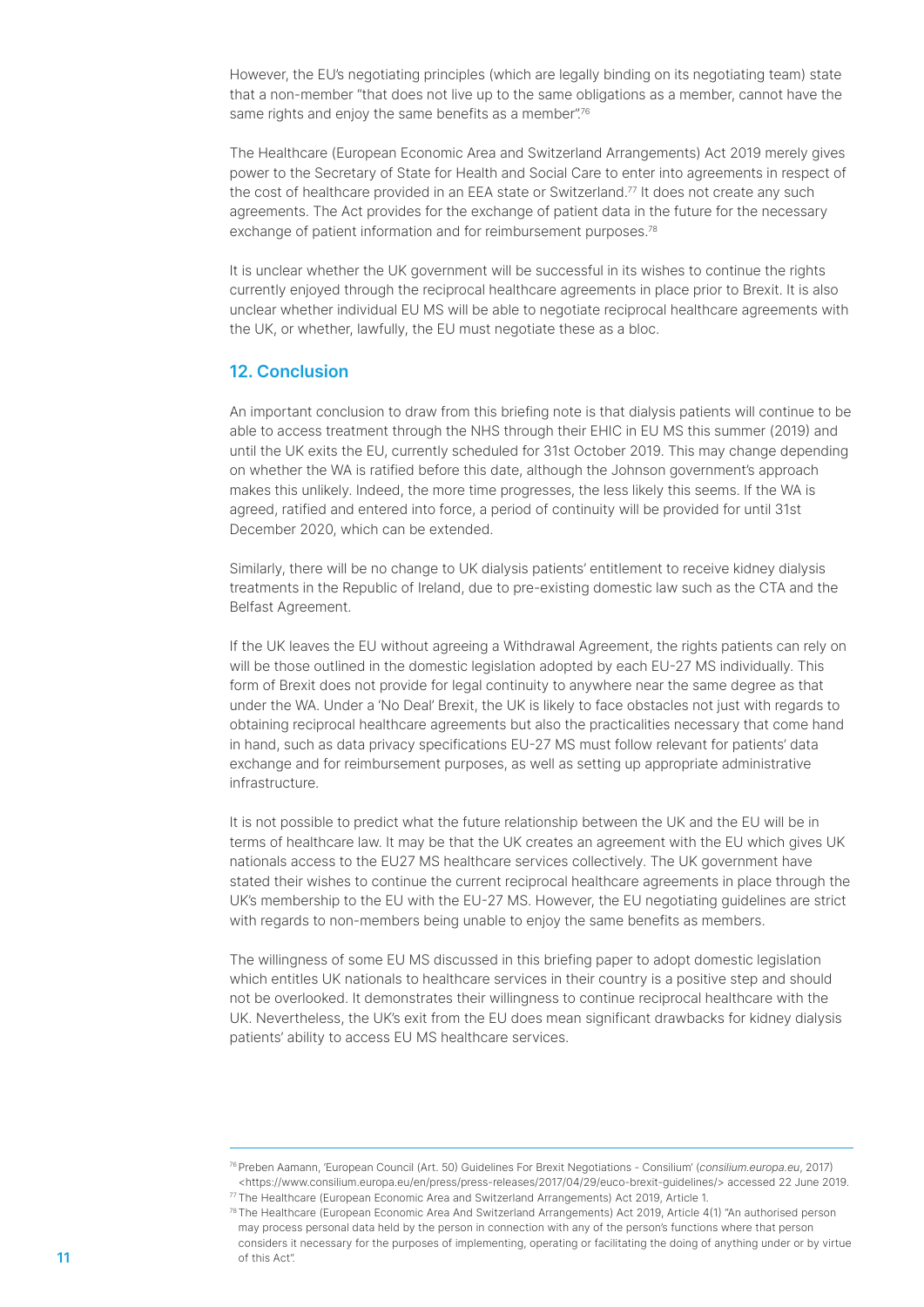### 13. References

#### UK Domestic Legislation

Common Travel Area (This is embodied in many legal instruments, which are not listed here.)

European Union (Withdrawal Agreement) Bill 2017-2019

Immigration Rules: Appendix EU.

The Belfast Agreement 1998

The EU (Withdrawal) Act 2018

The Healthcare (European Economic Area and Switzerland Arrangements) Act 2019

The Immigration (European Economic Area Nationals) (EU Exit) Order 2019

The National Health Service (Charges to Overseas Visitors) Regulations 2015

The National Health Service (Charges to Overseas Visitors) (Amendment etc.) (EU Exit) Regulations 2019 No. 516.

The National Health Service (Charges to Overseas Visitors) (Amendment etc.) (EU Exit) Regulations 2019 No. 516, Explanatory Memorandum.

#### EU Legislation

Directive 2011/24/EU

Directive 95/46/EC Regulation (EU) 2016/679

Regulation 500/2019/EC

Regulation 679/2017/EC

Regulation 883/2004/EC

#### The Treaty of the European Union 2008

The Treaty on the Functioning of the European Union 2008 The Withdrawal Agreement 2018

#### Domestic Legislation in other MS

Greece: Law 4604/2019

Italy: No Deal Decree

France: Ordinance no 2019-76

Spain: Royal Decree-Law 5/2019

Ireland: Withdrawal of the United Kingdom from the European Union (Consequential Provisions) Act 2019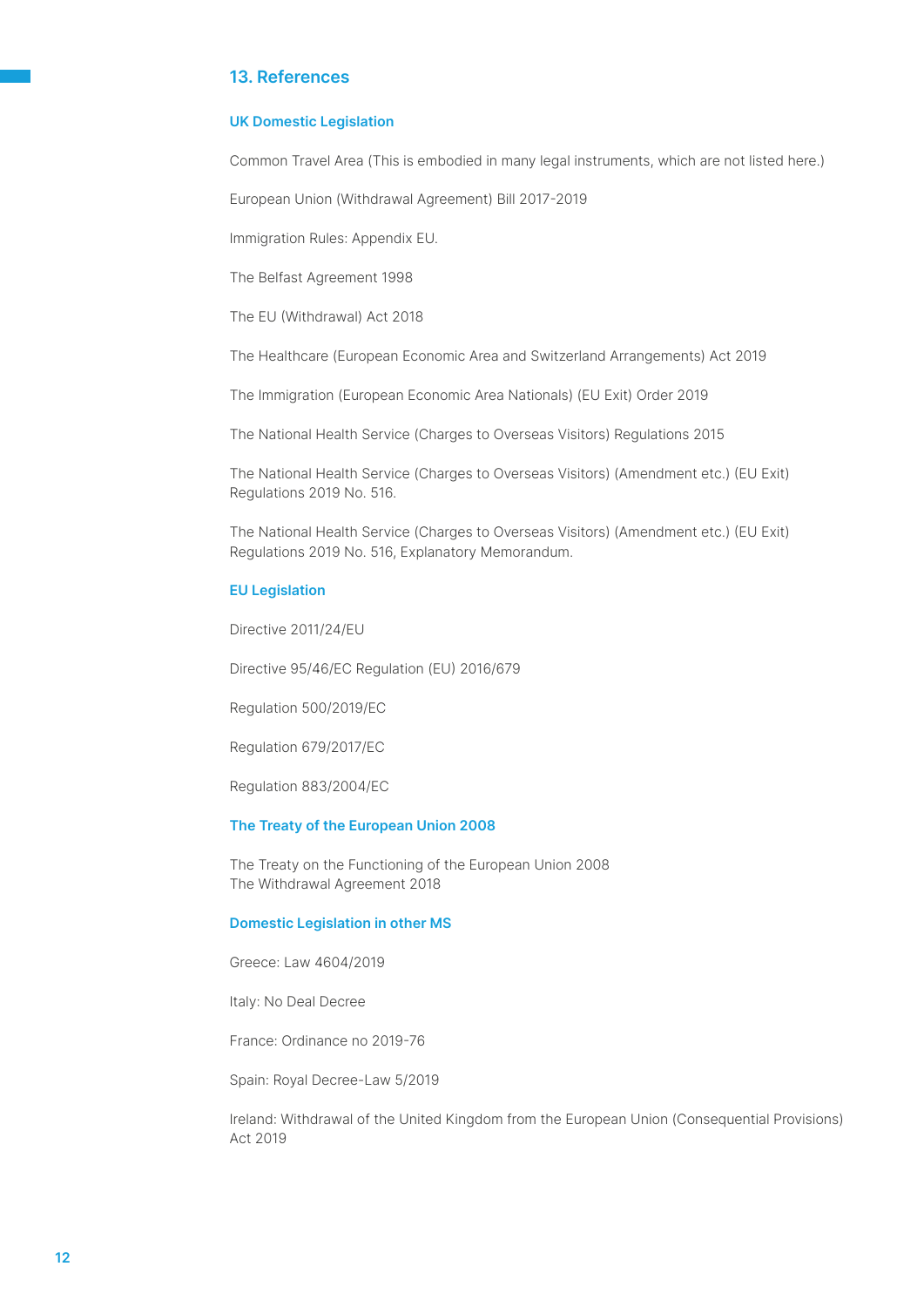#### Consultation and Briefing Papers

British Medical Association, Reciprocal healthcare between the UK and the EU (Briefing Paper 20170835 2017).

Secretary of State for Health and Social Care, 'Government response to the House of Lords European Union Committee, 13th report of session 2017-19, 'Brexit: reciprocal healthcare' (Cm 9634, 2018) Department of Health and Social Care.

Thomas Powell, Healthcare (International Arrangements) Bill 2017-2019 (Briefing Paper Number 08435 2019) House of Commons Library.

Vaughne Miller, EU Preparations for a no-deal Brexit, (Briefing Paper Number 8547 2019) (House of Commons Library).

#### **Websites**

Aamann P, 'European Council (Art. 50) Guidelines For Brexit Negotiations – Consilium' (consilium. europa.eu, 2017) <https://www.consilium.europa.eu/en/press/press-releases/2017/04/29/ euco-brexit-guidelines/> accessed 22 June 2019.

Affairs D, 'Brexit Negotiations - Department Of Foreign Affairs And Trade' (dfa.ie, 2019) <https:// www.dfa.ie/brexit/brexit-negotiations/> accessed 19 June 2019

'Apply for A Free EHIC (European Health Insurance Card)' (nhs.uk, 2019) <https://www.nhs.uk/ using-the-nhs/healthcare-abroad/apply-for-a-free-ehic-european-health-insurance-card/> accessed 11 June 2019.

'Apply To The EU Settlement Scheme (Settled And Pre-Settled Status)' (gov.uk) <https://www. gov.uk/settled-status-eu-citizens-families/applying-for-settled-status?utm\_ campaign=EUSS&utm\_medium=paid\_search&utm\_source=Google&gclid=CjwKCAjwvJvpBRAtEiw AjLuRPX6bM04dq8WO98xUlm9IJ-BMw1qaWDiF5d92gbGow8ploMvRxAzgcBoCPu0QAvD\_ BwE&gclsrc=aw.ds> accessed 11 July 2019.

Citizens' Rights - EU Citizens In The UK And UK Nationals In The EU Policy Paper (Department for Exiting the European Union) <https://assets.publishing.service.gov.uk/government/uploads/ system/uploads/attachment\_data/file/790570/Policy\_Paper\_on\_citizens\_rights\_in\_the\_event\_ of\_a\_no\_deal\_Brexit.pdf> accessed 14 June 2019 '

Common Travel Area Guidance' (gov.uk) <https://www.gov.uk/government/publications/ common-travel-area-guidance/common-travel-area-guidance> accessed 11 July 2019.

Department for Digital, Culture, Media & Sports, 'Data protection if there's no Brexit deal' https:// www.gov.uk/government/publications/data-protection-if-theres-no-brexit-deal/data-protectionif-theres-no-brexit-deal. Accessed 17 June 2019.

Dodwell S, 'Losing the Right To Access Dialysis Abroad Would Be A Kick In The Teeth' (nhsconfed.org) <https://www.nhsconfed.org/blog/2017/10/losing-the-right-to-access-dialysisabroad-would-be-a-kick-in-the-teeth> accessed 19 June 2019.

'Electronic Exchange Of Social Security Information (EESSI) - Employment, Social Affairs & Inclusion - European Commission' (ec.europa.eu) <https://ec.europa.eu/social/main. jsp?catId=869> accessed 3 July 2019.

European Commission Memo, 'Questions and Answers – the rights of EU and UK citizens, as outlined in the Withdrawal Agreement' (2018) <https://ec.europa.eu/commission/sites/betapolitical/files/2018-11-26\_qa\_citizens\_rights\_en\_0.pdf> accessed 25th June 2019.

'European Commission - PRESS RELEASES - Press Release - Brexit Negotiations: What Is In The Withdrawal Agreement' (europa.eu, 2018) <http://europa.eu/rapid/press-release\_MEMO-18- 6422\_en.htm> accessed <sup>17</sup> June <sup>2019</sup> <sup>13</sup>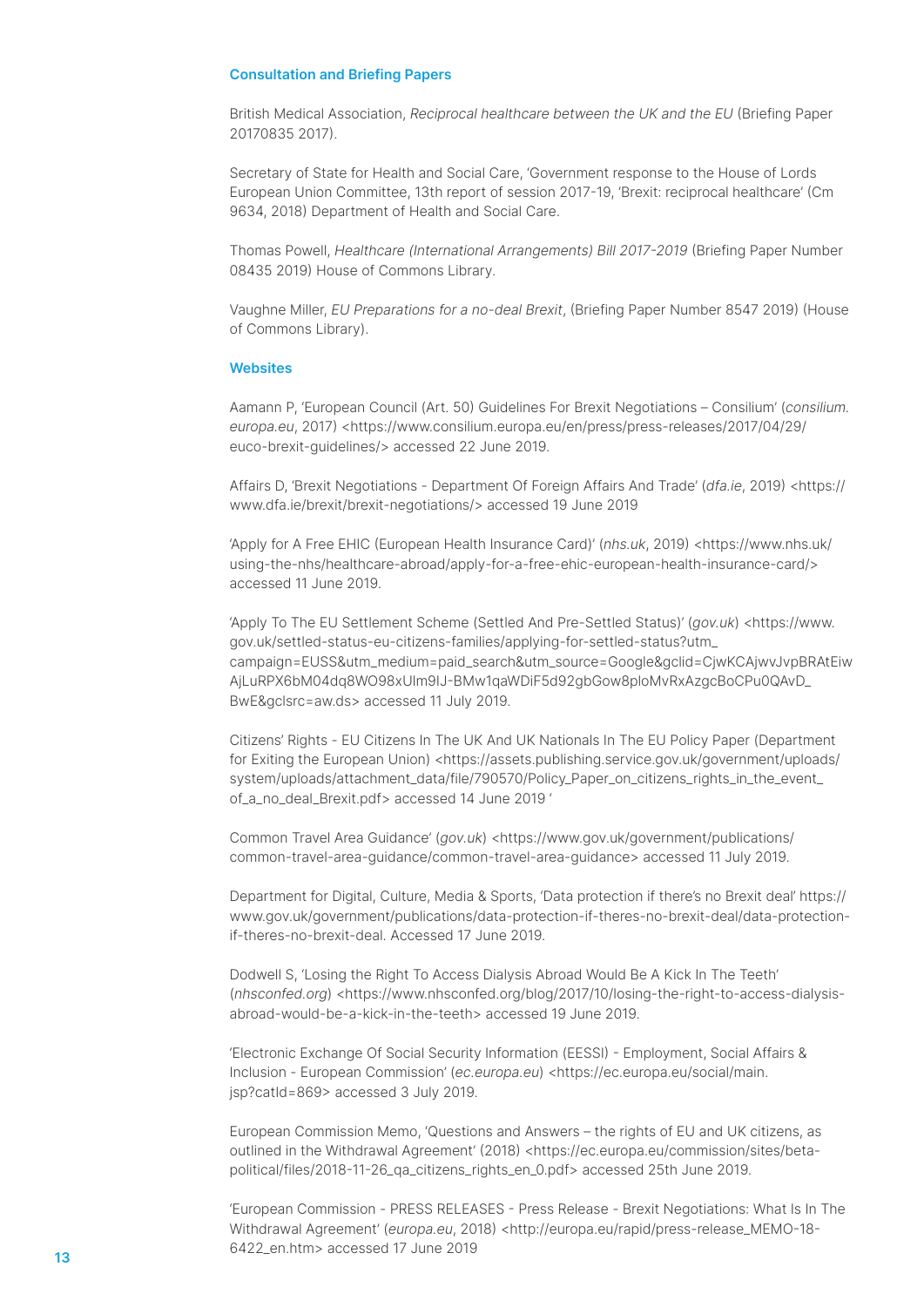European Commission, Draft Agreement On The Withdrawal Of The United Kingdom Of Great Britain And Northern Ireland From The European Union And The European Atomic Energy Community. (Europa 2018) <https://ec.europa.eu/commission/sites/beta-political/files/ negotiation-agreements-atom-energy-15mar\_en.pdf> accessed 13 June 2019

Febbi S and Cefaro D, 'Brexit: "Brexit Decree" And Bank Of Italy's Requirements For UK And Italian Financial Institutions' (Bird & Bird, 2019) <https://www.twobirds.com/en/news/ articles/2019/uk/brexit-decree-and-bank-of-italls-requirements-for> accessed 19 June 2019.

Hawkins N, '(BLOG) Please Don't Take Away My EHIC Card' (Kidney Care UK, 2019) <https:// www.kidneycareuk.org/news-and-campaigns/news/please-dont-take-away-my-ehic-card/> accessed 17 June 2019.

'Healthcare (European Economic Area And Switzerland Arrangements) Bill – Hansard' (hansard. parliament.uk, 2019) <https://hansard.parliament.uk/lords/2019-03-19/debates/759004D8-D2CB-40B7-9A82-B8EC98B29884/Healthcare(EuropeanEconomicAreaAndSwitzerland Arrangements)Bill> accessed 17 June 2019.

'Healthcare In Ireland' (nhs.uk, 2019) <https://www.nhs.uk/using-the-nhs/healthcare-abroad/ healthcare-when-travelling-abroad/healthcare-in-ireland/> accessed 11 July 2019.

Home Affairs Sub-Committee, 'Select Committee on the European Union' (2017) < http://data. parliament.uk/writtenevidence/committeeevidence.svc/evidencedocument/eu-home-affairssubcommittee/brexit-reciprocal-healthcare/oral/75923.html> accessed 13th June 2019.

House of Lords Home Affairs Sub-Committee Select Committee on the European Union, 'Brexit: reciprocal healthcare' (2017) <http://data.parliament.uk/writtenevidence/committeeevidence. svc/evidencedocument/eu-home-affairs-subcommittee/brexit-reciprocal-healthcare/oral/75923. html> accessed 13th June 2019.

'How Brexit Will Affect Patients In The UK - UK In A Changing Europe' (UK in a Changing Europe, 2018) <https://ukandeu.ac.uk/how-brexit-will-affects-patients-in-the-uk/> accessed 13 June 2019

ICO, 'Data protection and Brexit' https://ico.org.uk/for-organisations/data-protection-and-brexit/ accessed 17 June 2019.

Kidney Care UK, 'Briefing Paper: Dialysis Patients And Access To Free Health Care: A Special Case;' (nhsconfed.org) <https://www.nhsconfed.org/-/media/Confederation/Files/public-access/ European-Office/Kidney-Care-EHIC-Fact-Sheet.pdf?la=en&hash=24EA47EB08182D84E8BFB36 0168B3ACB98A4E468> accessed 19 June 2019

'Oral Evidence - Brexit And Health And Social Care - 24 Jan 2017' (data.parliament.uk, 2017) <http://data.parliament.uk/writtenevidence/committeeevidence.svc/evidencedocument/ health-and-social-care-committee/brexit-and-health-and-social-care/oral/46148.html> accessed 12 June 2019

'Reciprocal Healthcare' (nhsconfed.org, 2018) <https://www.nhsconfed.org/regions-and-eu/ nhs-european-office/brexit-and-the-nhs/brexit-implications-for-health-and-care/reciprocalhealthcare> accessed 19 June 2019.

Stephen Hammond MP, Minister of State for Health, Department of Health and Social Care, 'DHSC Update' (nhsconfed.org) <https://www.nhsconfed.org/-/media/Confederation/Files/ EU-Office/20190318---RCH---WMS---Final.pdf?la=en&hash=6BBD0D12DB69BCACDD26104CB 2B5F5CC0EC919A4> accessed 17 June 2019.

'Travelling Within The Common Travel Area And The Associated Rights Of British And Irish Citizens If There Is No Brexit Deal' (gov.uk, 2019) <https://www.gov.uk/government/publications/ travelling-in-the-common-travel-area-if-theres-no-brexit-deal/travelling-within-the-commontravel-area-and-the-associated-rights-of-british-and-irish-citizens-if-there-is-no-brexitdeal#before-brexit> accessed 13 June 2019.